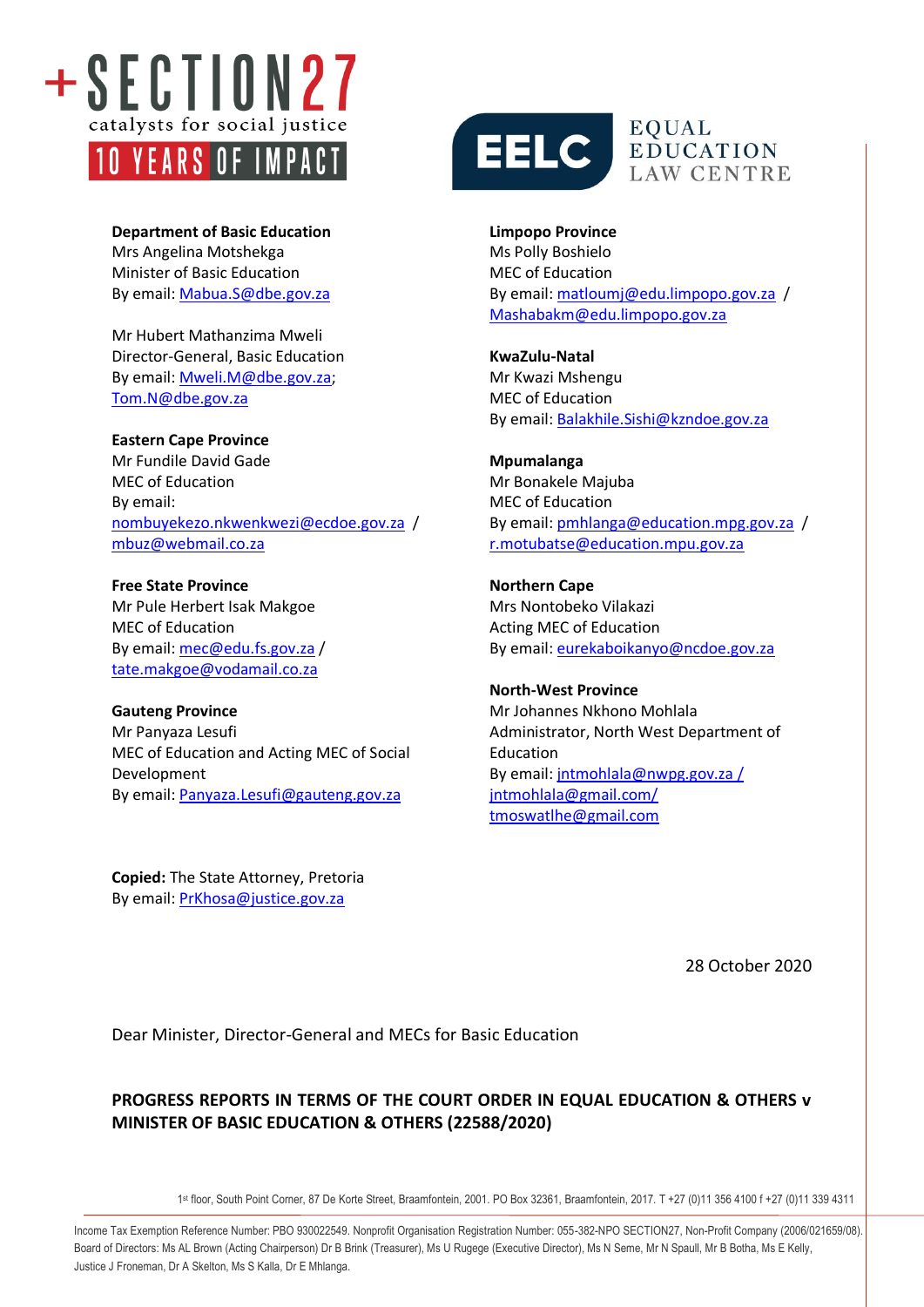- 1. We acknowledge receipt of your affidavits, filed between 13 and 20 October 2020, in terms of paragraphs 103.10 and 103.12 of the judgment in the case of *Equal Education & Others v Minister of Basic Education & Others (22588/2020)*.
- 2. We welcome what appears to be an increase in the number of learners fed across most provinces.
- 3. We also welcome the responses in the affidavit by the Director-General, to the questions that we have previously asked. In particular, we note and welcome the Director-General's undertaking in relation to a possible second wave of infections that the Department is "resolute that all eligible learners will receive or collect meals in line with the risk adjusted school calendar taking into account the COVID-19 protocols and measures".
- 4. We remain concerned about the following:
	- 4.1 The number of learners who appear not to be receiving meals in this period (22% of learners in Mpumalanga; 52% of learners in the Western Cape, 18% of learners in the Free State, according to the Department's own reports). No reason is provided for these shortfalls, nor are strategies provided to overcome these shortfalls.
	- 4.2 Statements about learners receiving food when they are home due to rotation or platooning are largely not supported by information we have gathered, provided below.
	- 4.3 While we understand that learners going to school to collect meals are able to use ordinary scholar transport, it is not clear how these learners are expected to return home having collected their meals, or whether they are expected to wait around the school (but not in class) until the end of the day when the scholar transport would ordinarily return them home.
- 5 A survey of 192 learners in Eastern Cape (6 learners), Gauteng (40 learners), KwaZulu-Natal (50 learners), Limpopo (62 learners) and Western Cape (34 learners) was conducted by Equal Education between 15 and 20 October 2020. The results are as follows: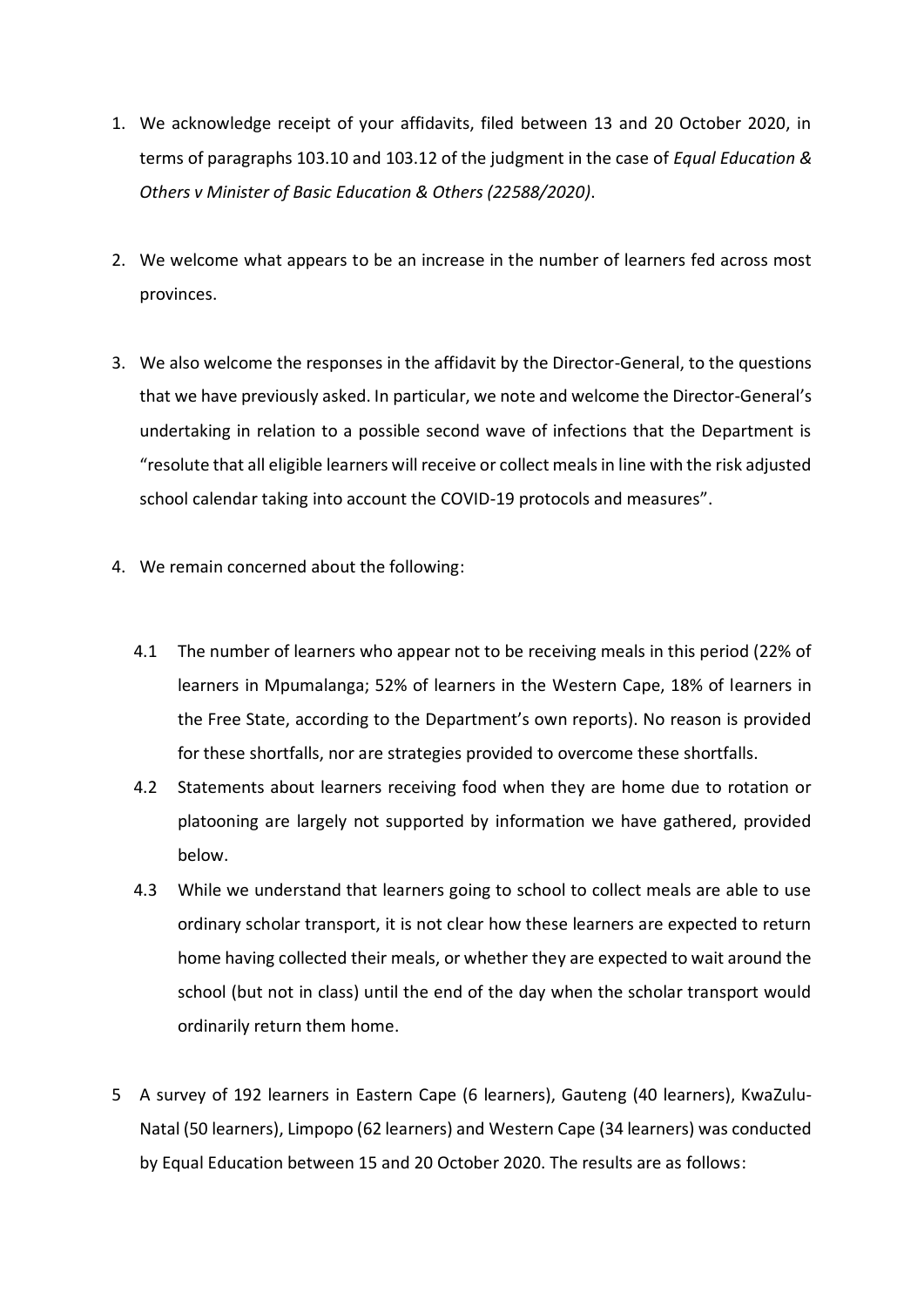- 5.1 188 of 192 learners report that they are receiving meals on days when they are at school.
- 5.2 135 of the 143 learners who report that they do not attend school every day (due to rotation or platooning) report that they **do not** receive a meal or a food parcel for the days when they are not at school.
- 5.3 77 of the 79 learners who report that they need scholar transport to collect food on the days when they are at home due to rotation or platooning report that they **do not** have access to scholar transport to collect food on the days when they are at home.

We will provide the results broken down by province upon request.

- 6 Given these survey results and the areas of concern with the affidavits, described above, questions remain about the integrity of the programme and we request the following:
	- 6.1 Copies of the revised 2020/21 business plans referred to in the Director-General's affidavit and which he has undertaken to make available to us upon request.
	- 6.2 Reasons for the continued and unexplained shortfall in the number of learners receiving meals together with clear strategies to overcome these shortfalls. This is necessary to ensure compliance with the spirit and purpose of the judgment which is to ensure that each and every eligible learner is fed in terms of the NSNP.
	- 6.3 An explanation, from each province, about the way in which the scholar transport system serves learners who wish to collect meals when not in school – i.e. does the scholar transport return learners home after they have collected a meal or do they remain around the school (but not in class) for the rest of the day, until the scholar transport returns all learners home.
	- 6.4 If learners have to wait until the end of the school day to return home, even if they are only collecting food, an explanation from each province for the decision to use this mechanism to provide meals that need to be collected daily, rather than food parcels.